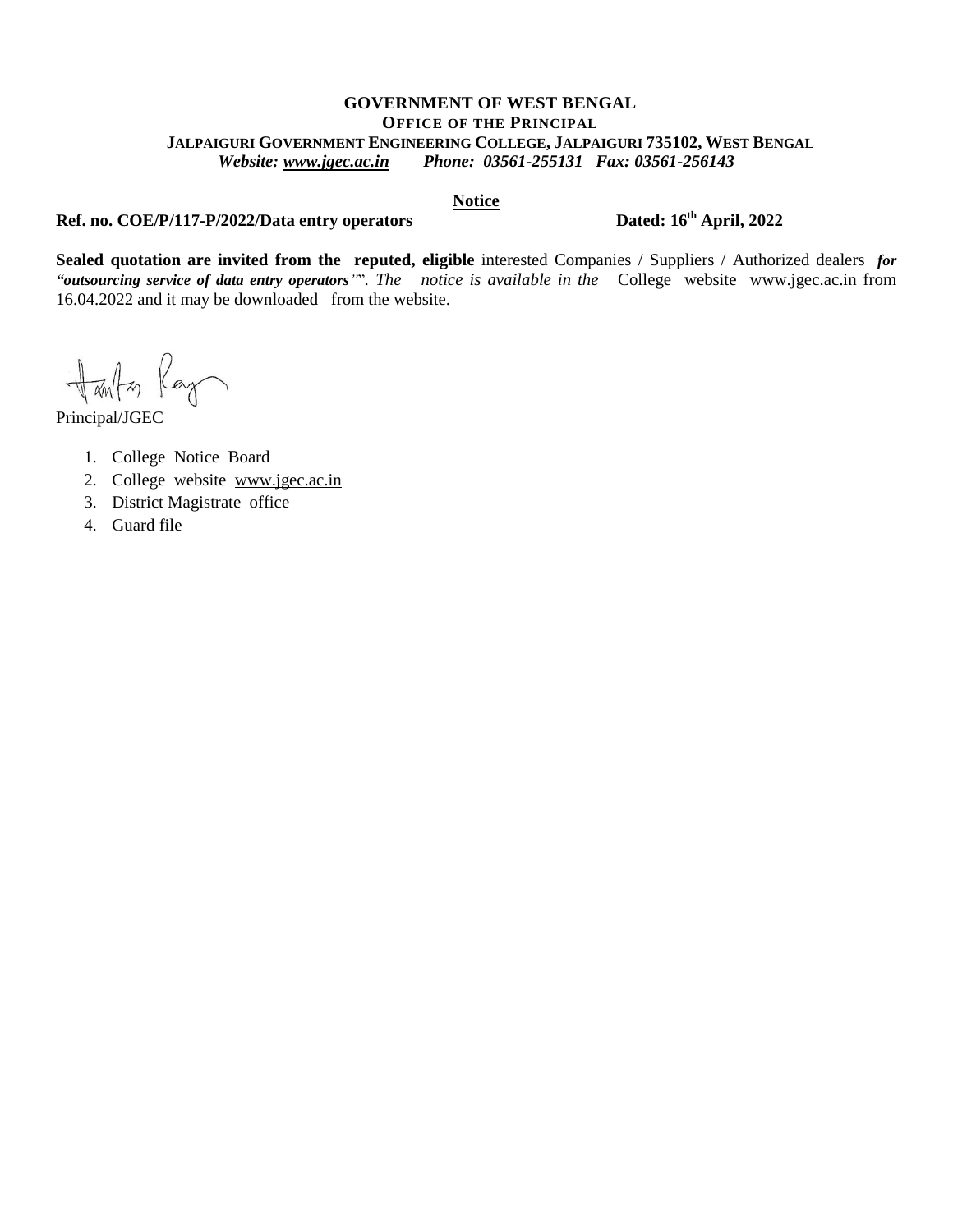#### **GOVERNMENT OF WEST BENGAL OFFICE OF THE PRINCIPAL JALPAIGURI GOVERNMENT ENGINEERING COLLEGE, JALPAIGURI 735102, WEST BENGAL** *Website: [www.jgec.ac.in](http://www.jgec.ac.in/) Phone: 03561-255131 Fax: 03561-256143*

#### **Notice for** *Quotation for "outsourcing service of data entry operators"*"

#### *Ref. no.COE/117-P/2022 Dated: 16.04.2022*

Sealed quotations are invited from the bonafide reputed agencies for engagement of 3-4 Data Entry Operators for COE section of Jalpaiguri Government Engineering College in the following terms and conditions:-

- 1. The Contract shall commence from the date as mentioned in the work order and will be valid initially for **two months** and it may be renewed as and when it is required within the validity of the quotations and subject to the performance of the data entry operator.
- 2. Data entry operator should be 10+2 but preferably bea graduate from a recognized University having good knowledge of MS Word, MS Access, Windows, MS Office, MS Excel , power point, internet etc. The candidate should have typing speed of 30WPM(Min) in English.
- 3. Remuneration will be paid i) Minimum wages act, Govt. of West Bengal ii) Any other rules/regulations to be complied with.
- 4. The manpower will be supplied by the agency at JGEC premises within 7 days of award of contract.
- 5. Bidder should be registered Firm / Company / Establishment
- 6. Bidder shall provide all relevant records required i.e. Income Tax Return Certificate/PAN, Commercial Tax Clearance/V.A.T. / GST Certificate and other taxes (whichever applied)
- 7. The manpower servicing agencies should have been in existence for more than five years.
- 8. Practical test of the data entry operators may be conducted.
- 9. The persons shall not be below 18 years of age or above 30 years and they shall not interfere with the duties of the employees of the department.
- 10.Incompetent data entry operator is immediately replaced by the agency
- 11.Working hours eight and half hours a day including ½ an hour lunch break in between. However in exigencies they may be required to sit late and the personnel may be called Saturday, Sunday and other Holidays, if required.
- 12.That the agency will be wholly and exclusively responsible for payment of wages to the persons engaged by it in compliance of all the statutory obligations under all related legislations as applicable to it.
- 13.The service provider shall submit the bill in triplicate , in respect of particular month in the first week of the following month.
- 14.Payment of the service provider is strictly on certification by the officer with whom the outsourcing personnel is attached.
- 15.No wage/remuneration will be paid to any staff for the days of absence from duties.

### **Delivery Place / Works site:**

Bidder will supply and deliver the materials / Works / service with requisite number at JGEC premises.

# **Bid Price:**

a) The Bid Price shall be in Rs. and including all Taxes and other levies such as the transportation expenses, no extra price is payable by the college. Bidder must quote the item wise.

b) The rates quoted by the bidder shall be fixed for the duration of the contract and shall not be subject to adjustment of any account.

# **Validity Quotation:**

Quotation shall remain valid for a period of one year after the deadline date specified for submission.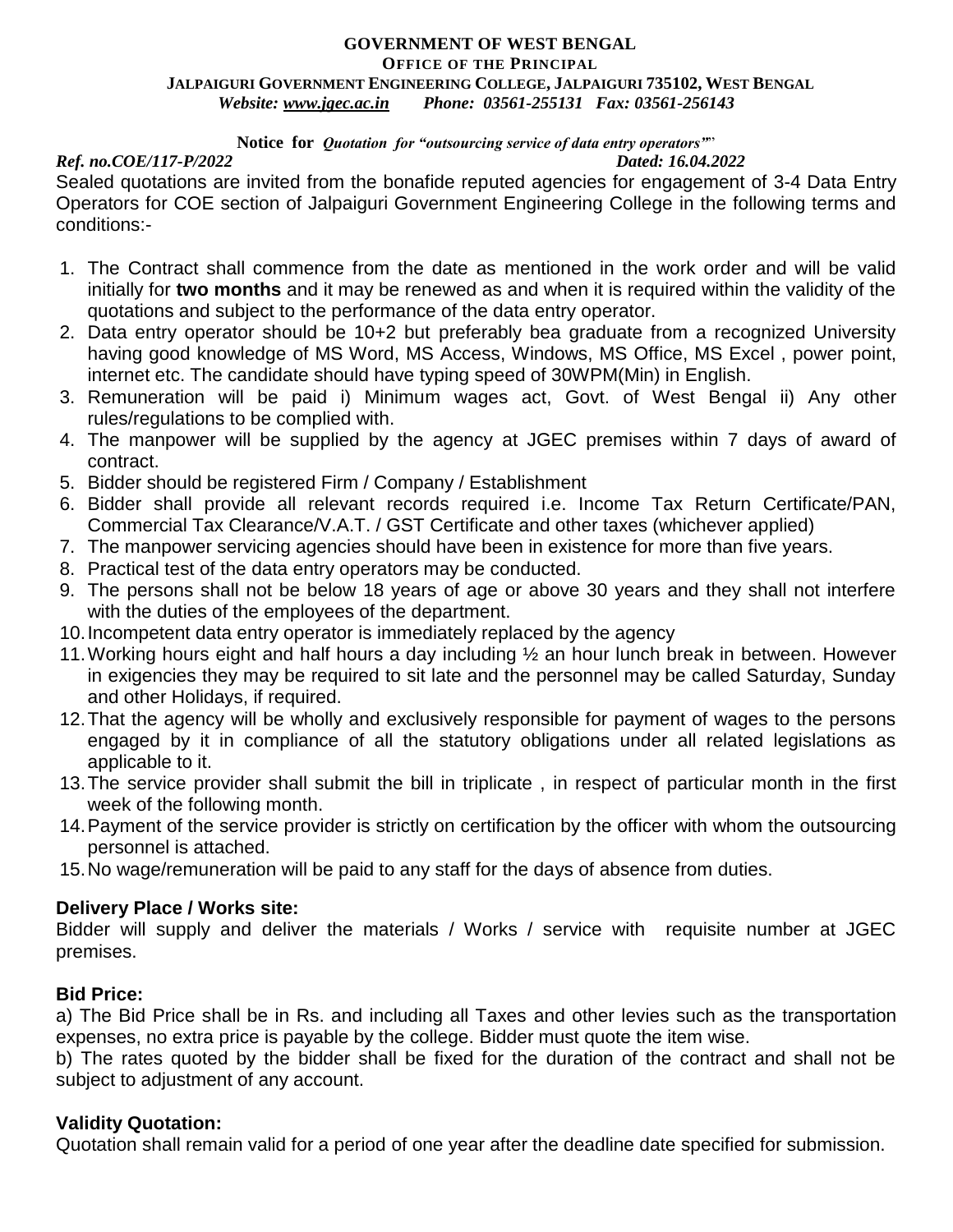# **The followings must be Submitted with the Quotations/Bid:**

- 1. Copy of Establishment Registration Certificate/ valid trade license in relevant field.
- 2. Copy of PAN and copy of latest return
- 3. Copy of GST
- 4. Copy of PTAX enrolment certificate and copy of latest paid challan of PTAX
- 5. Detailed office address of the Agency with Office Telephone, Number, Fax Number and Mobile Number and name of the contact person.

## **Evaluation of Quotations:**

The purchaser will evaluate and compare quotations determined to be substantially responsive i.e. a) they are properly signed.

b) Confirm to terms, conditions, specifications and qualifications and qualifications conditions.

# **Award of Contract:**

The purchaser will award the contract to the bidder whose quotations has been determined to be substantially responsive, and who has offered the lowest evaluated quoted price.

The bid document may also be downloaded from our web-site :*[www.jgec.ac.in](http://www.jgec.ac.in/)* from 12.00 Noon of 16.04.2022

All bid with documents must be submitted to the Office of the Principal on or before 25.04.2022 **till 11.00 AM** in sealed envelope and marked with *Quotation for "outsourcing service of data entry operators"*" . All sealed quotations received till then will be opened on the same day before the bidder or their representative who wish to be present, in the office **at 12.00 Noon.**

### **CHECK LIST FOR BIDDERS / APPLICANTS**

01. The Bidder should ensure that all documents and papers submitted in this BID are fully authenticated by the authorized signatory under his signature with official seal wherever applicable. The following documents form should be submitted with BID:

|                | Sl. No   Documents to be submitted                                   | <b>Documents</b><br><b>Submitted</b> |
|----------------|----------------------------------------------------------------------|--------------------------------------|
|                |                                                                      | (Y/N)                                |
| $\mathbf 1$    | All pages of this BID document should be duly signed by the          |                                      |
|                | authorized signatory as a token of acceptance of all terms and       |                                      |
|                | conditions by the bidder. Any other document submitted by the bidder |                                      |
|                | should also be signed by the authorized signatory                    |                                      |
| $\overline{2}$ | Attested copy of GST., GSTIN, Trade license etc.                     |                                      |
| 3              | Attested copy of PAN/Number.                                         |                                      |
| 4              | Attested copy of return for last month/quarter as the case may be    |                                      |
|                | submitted                                                            |                                      |
|                | towards Central and State Sales Tax/VAT if applicable.               |                                      |
| 5.             | <b>Bid Form</b>                                                      |                                      |

Not withstanding the above, the purchaser reserves the right to accept or reject any quotation and to cancel the bidding process and reject all quotations at any time prior to the award of the contract.

The bidder whose bid is accepted will be notified of the award of contract by the purchaser.

The terms of the accepted offer shall be incorporated in the supply order. The validity period may be extended by the purchaser by another 15 day in exceptional cases.

### **11. Other Terms & Conditions:**

(a) The College reserves the right to postpone/cancel the bid, the bidder will have to abide with the decision.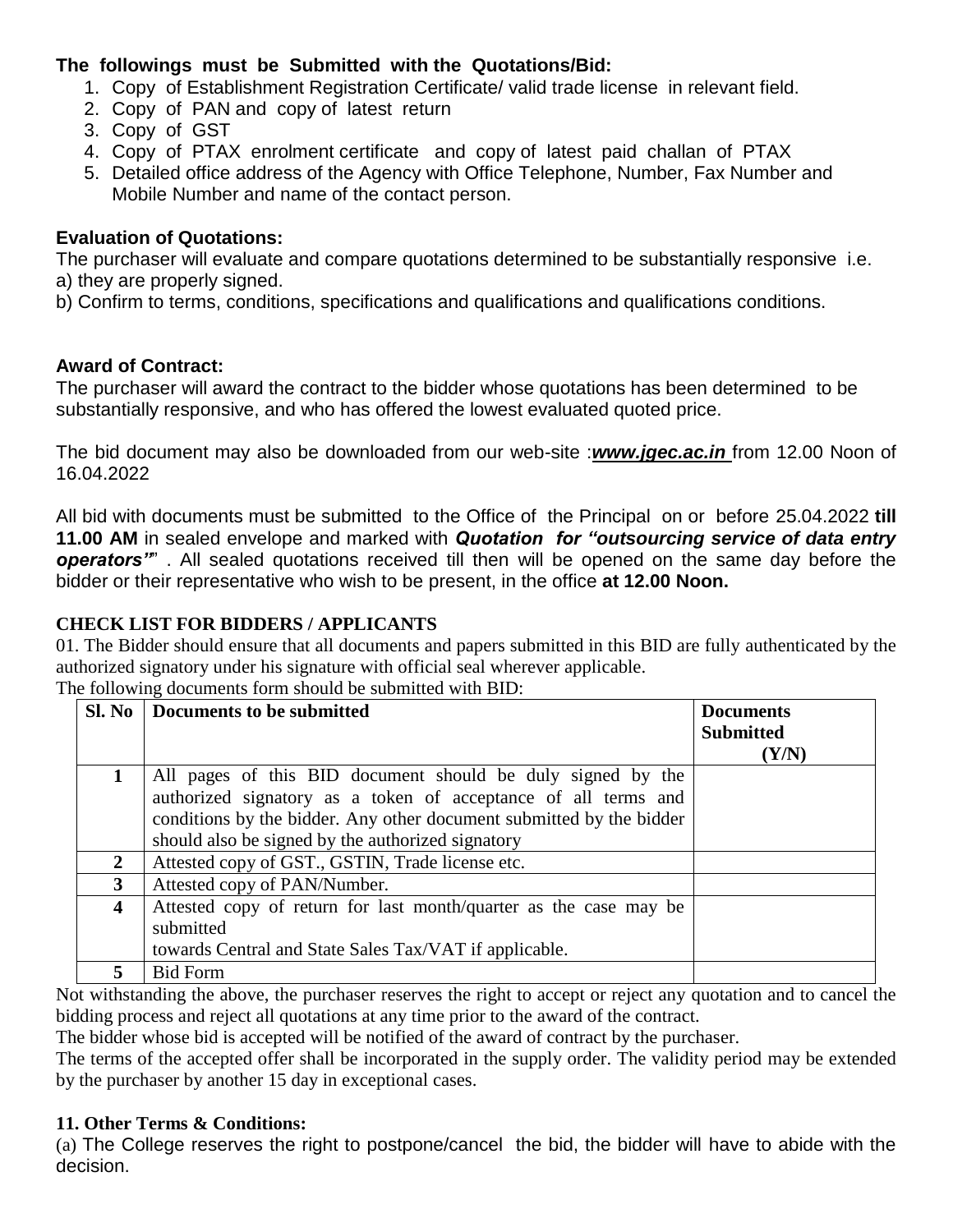(b) Payment shall be made after the supply and submission of bills which will be subject to satisfactory supply (certified by the committee constituted for the purpose). Personnel in Charge will certify the quality and quantity of the items supplied/ work done as per specifications and recommend accordingly the extent of payment.

(c) No preference will be given to any bidder of class of bidders, either for the price or for other terms and conditions.

(d) Quotation may be submitted on the printed letter head of the bidder in the prescribed format supplied with IFQ.

(e) Successful bidder will have to enter into an agreement with this Campus for timely execution of the Purchase order.

(f) No payment will be made for incompetent data entry operator.

(g) Total responsibility of the data entry operators will be with the party only, College is not responsible any way.

(h) Basic Minimum monthly wages rate will be as per latest G.O. of Govt. of West Bengal, Department of Labour.

(i)) Others Components like EPF, ESI, BONUS & GST ( if required ) etc. will be as per Govt. rule applicable.

(j) L1 bidder will be selected on the basis of "LOWEST" agency charges.

(k)For any clarification/ doubt interested bidder(s) may contact the college office during office hours.

\_\_\_\_\_\_\_\_\_\_\_\_\_\_\_\_\_\_\_\_\_\_\_\_\_\_\_\_\_\_\_\_\_\_\_\_\_\_\_\_\_\_\_\_\_\_\_\_\_\_\_\_\_\_\_\_\_\_\_\_\_\_\_\_\_\_ Principal/JGEC

- 5. College Notice Board
- 6. College website [www.jgec.ac.in](http://www.jgec.ac.in/)
- 7. District Magistrate office
- 8. Guard file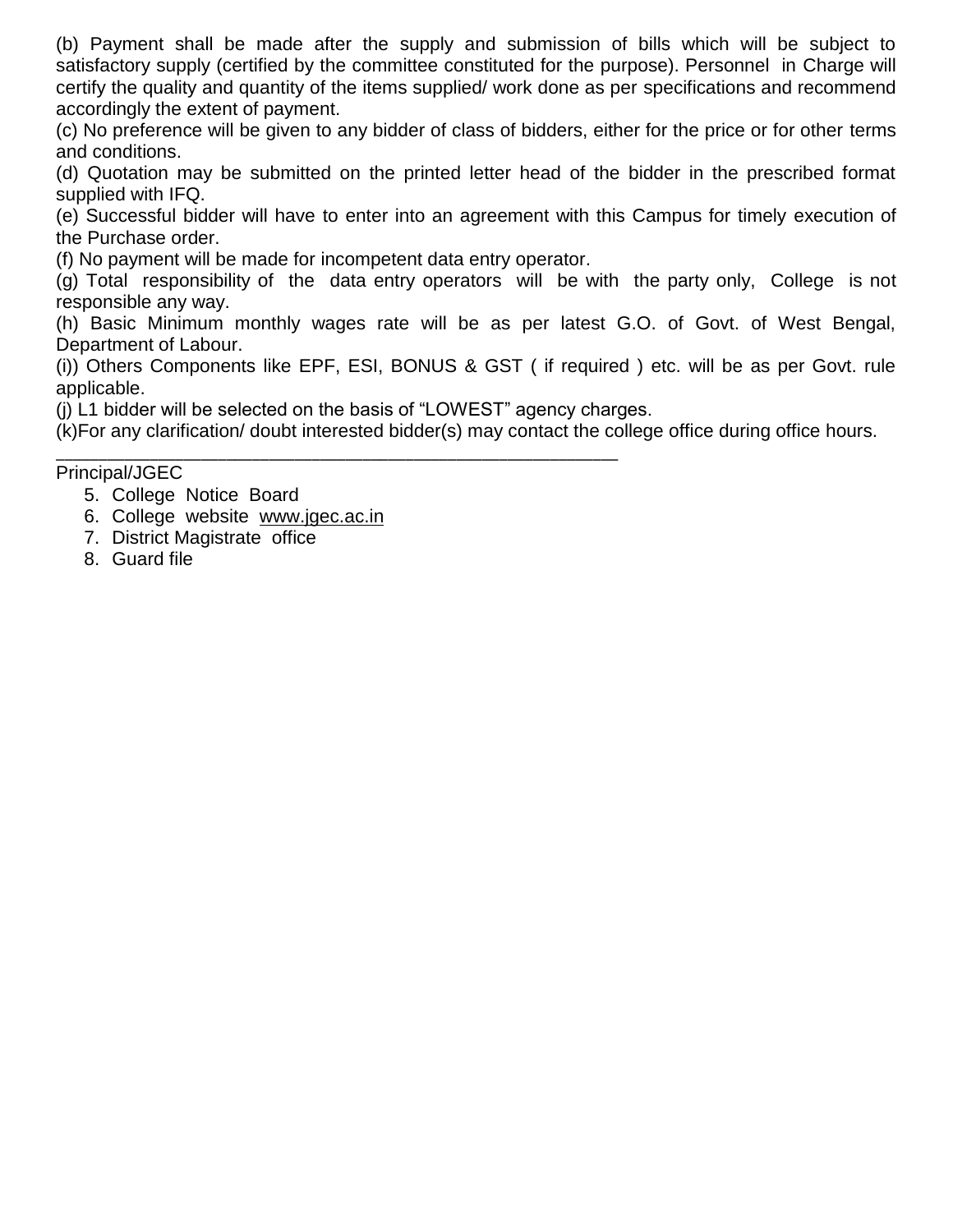### *FORMAT OF BID Form*

| Supplier ref. no.                                           | dated:             |  |  |  |
|-------------------------------------------------------------|--------------------|--|--|--|
|                                                             |                    |  |  |  |
| Quotation for "outsourcing service of data entry operators" |                    |  |  |  |
| Ref. no.                                                    | Dated: 16.04.2022, |  |  |  |

| Sl.No. | <b>Rate of Data entry operators</b>                                                                                                                                                                                          | Mention Agency charges as per<br>state Govt. and agency charges<br>in Rs. |
|--------|------------------------------------------------------------------------------------------------------------------------------------------------------------------------------------------------------------------------------|---------------------------------------------------------------------------|
|        | Basic Minimum monthly wages rate will be as per<br>latest G.O. of Govt. of West Bengal, Department of<br>Labour. Others Components like EPF, ESI,<br>BONUS & GST (if required) etc. will be as per<br>Govt. rule applicable. |                                                                           |

### **Total**

(Total Amount in Rupees ...................................................................................................................... only)

We agree to supply the above mentioned items / works in accordance with technical specification for total contract price

of . . . . . . . . . (In words Rupees...............................................)including taxes, Transportation etc. within one week of the

issue of supply order.

2. We also confirm that the normal commercial warrantee/guarantee shall apply to the supplied items.

3. We also agree and abide with the terms and conditions stipulated in the bid document.

(Signature of Bidder with Seal) Name: Designation: Address:

Contact No.: Date: